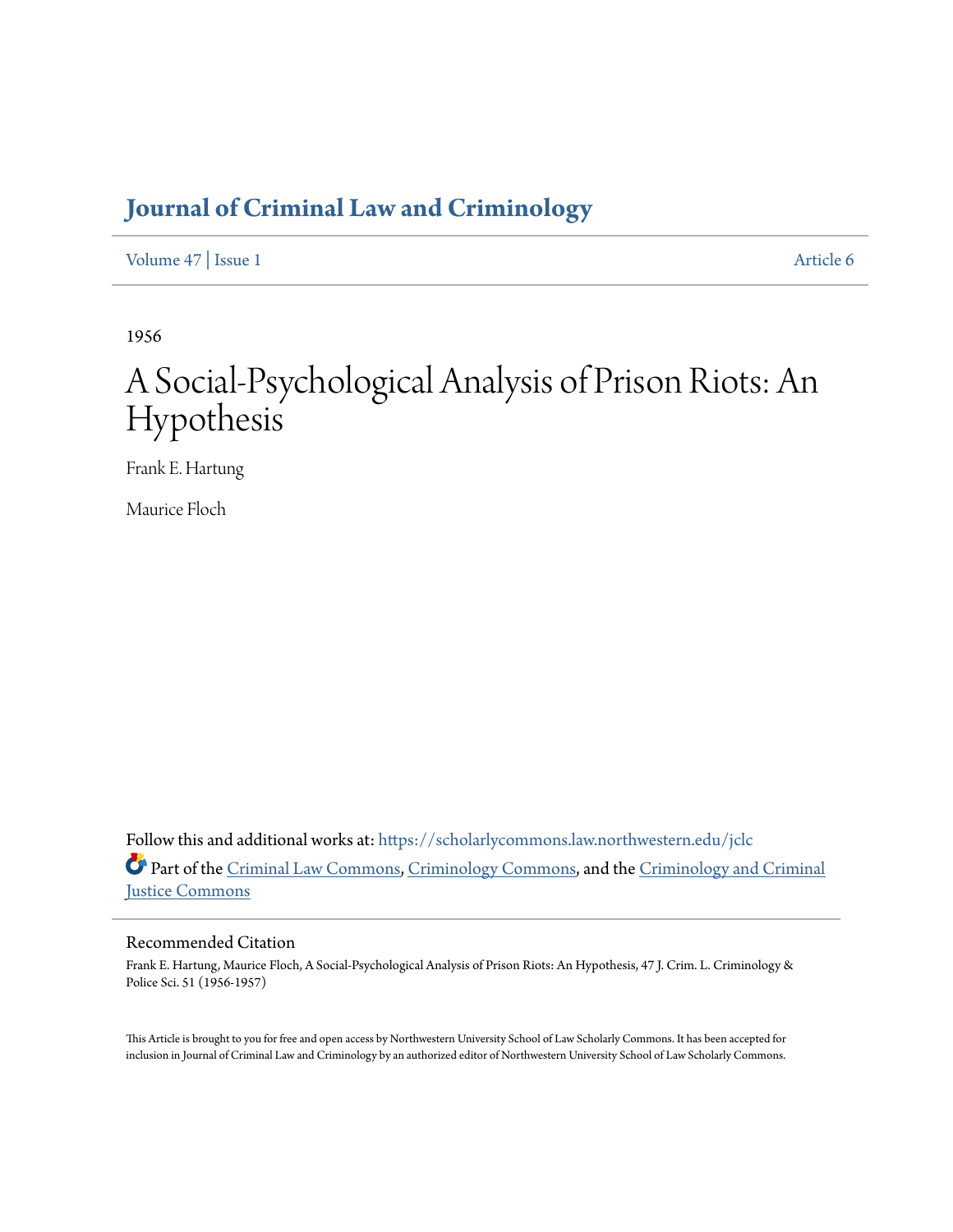## **A** SOCIAL-PSYCHOLOGICAL ANALYSIS OF PRISON RIOTS: AN HYPOTHESIS

#### FRANK E. HARTUNG AND MAURICE FLOCH

The authors are, respectively, Professor of Sociology in Wayne University and Head Psychologist in the Detroit House of Correction. Dr. Hartung has published a number of studies in the field of "white collar" crime and in the philosophy of science. He was a member of the Michigan Corrections Commission, 1951 to **1953,** and is Executive Secretary of the Michigan Corrections Association.

Dr. Floch is a part time instructor in Criminology at Wayne University. He has published articles in this and other journals on such subjects as alcoholism, drug addiction, traffic law enforcement, the lie detector, and correctional treatment.

This article was originally presented to the section on criminology of the American Sociological Society, at the University of Illinois, September, 1954. Since it went to press, according to the authors, Lloyd **E.** Ohlin has cogently suggested that the collective type of riot occurred in prisons in which there was "a movement in the direction of reasserting traditional penal organization and procedures," as well as certain administrative changes we have not mentioned: *Sociology and the Field of Corrections* (New York: Russell Sage Foundation, **1956), pp.** 22-26.-EDITOR.

#### T

**A** greater number of prison riots occurred during **1952** than in any previous year. **A** study of them suggests that there were two main types. First, there were those whose origin appears to have been mainly in what can be regarded as the historical causes of prison riots. Second, there were those whose origin appears to have been mainly in a combination of certain-penal advances and the nature of the maximum custody prison. For the sake of convenience, they may be referred to as the brutal and the collective types of riots, respectively. Were there sufficient time, it would be possible to indicate some details of origins, as, for example, the **1952** riot in one state prison which some people think was fostered and encouraged **by** top prison officials. The allotted time, however, allows us to concentrate only on the collective type, in a **highly** simplified analysis, in addition to devoting a few words to the brutal type.

It should be indicated here that the brutal type of riot has often occurred in the past and will probably continue to occur as long as the conditions which historically have occasioned it continue to exist. These conditions are:

- 1. Poor, insufficient, or contaminated food.
- 2. Inadequate, insanitary, or dirty housing.
- 3. Sadistic brutality by prison officials.
- 4. Some combination of the first three.

The overwhelming majority of prison riots of the past may be attributed to this type of causation. Although prisons have been greatly improved in the past twenty years, both physically and administratively, there still are some in several states in which the most elementary physical needs of the inmates are hardly met. The difficult physical conditions of existence result in a continual state of unrest among the prison-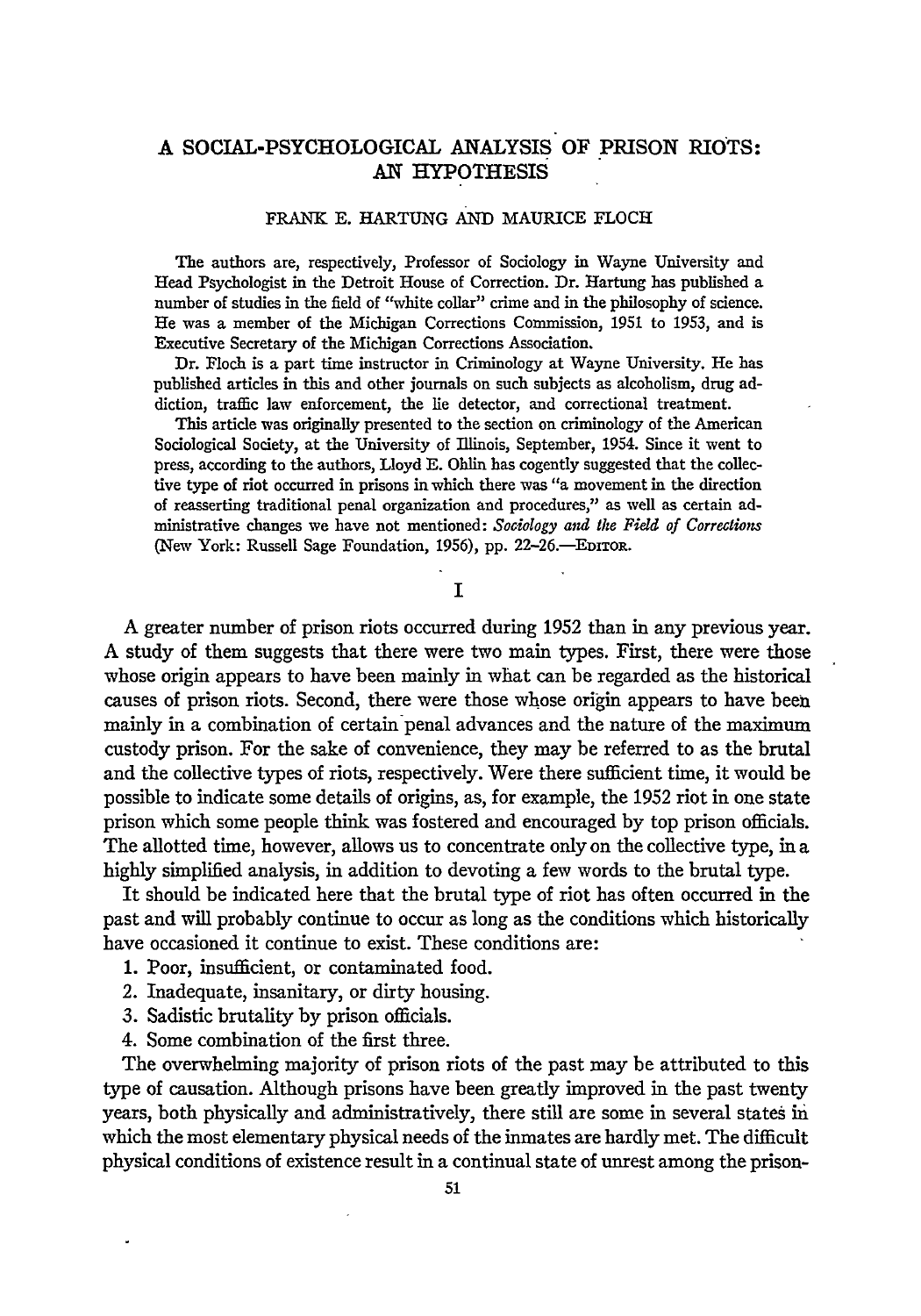ers which is communicated to the custodial staff which, in "self defense," resorts to disciplinary measures of various kinds. A vicious circle exists which apparently cannot easily be broken by either side. The prisoners' unrest is shown in different ways: grumbling, violations of the prison's rules, self-mutilation, assaults upon the guards, attempts to escape, and, occasionally, a riot. It may well be that the riots of the collective type, which are the subject of this paper, triggered some of the 1952 riots based upon rotten food, overcrowding, or official brutality.

It seems that the conditions leading to the brutal type of riot were largely absent from the collective type, which first occurred in 1952. This type appears to have had its origin in a combination of sociological and social psychological circumstances which indicate that it is of a quality different from the riots in the past. It is more important from the viewpoint of social psychology in particular and the state in general, than the older type is. It stems directly from the specific nature of the prisoner-community, and is a good illustration of what can happen when the collective social forces of a community are not integrated into collective goals for the community. This type of riot appears to have been the result primarily of the following combination of sociological and social psychological components:

1. The nature of the maximum custody prison.

 $\mathbb{R}^n$ 

- 2. The aggregation of different types of inmates within one prison.
- 3. The destruction of semi-official, informal inmate self-government by new administration.

**II**

To begin the discussion with the nature of the maximum custody prison, it is important to realize that this prison belongs to the past, even though most American prisons are still of this variety. It is generally recognized that the great majority of prisoners do not need this degree of security in order to keep them from escaping. Such prisons put maximum emphasis upon conformity to routine. Conformity is rewarded, initiative is punished. Each prisoner is under the scrutiny of a paid official every minute of the day and night, with the "count" and the "shakedown" being important features of the scrutiny. Each prisoner is counted about 14 times daily, and is liable to have his cell or his person searched at any time. They live in cells that range from  $3\frac{1}{2}$  feet wide by 7 feet long, to about 7 feet square. At stipulated periods they can walk in the prison yard, which is, of course, limited in area, and is surrounded by a concrete wall of from 18 feet to 30 feet high. Wherever they turn, this wall is always in sight, reminding them of the outside, reminding them that they are prisoners labeled "dangerous" by society, and tending continually to stimulate ideas of escape. Their day and everything within it is ordered for them, from the time they are awakened in the morning until the lights are extinguished for them at night. In addition, enforced idleness due to lack of work provides the prisoner with endless hours for introspection. It appears that lengthy custody under these conditions almost invariably brings some degree of emotional instability. This leads to a consideration of the second component of collective riots, namely, the mingling of different types of prisoners.

Maximum custody prisons enclose an aggregation of men who have failed to adjust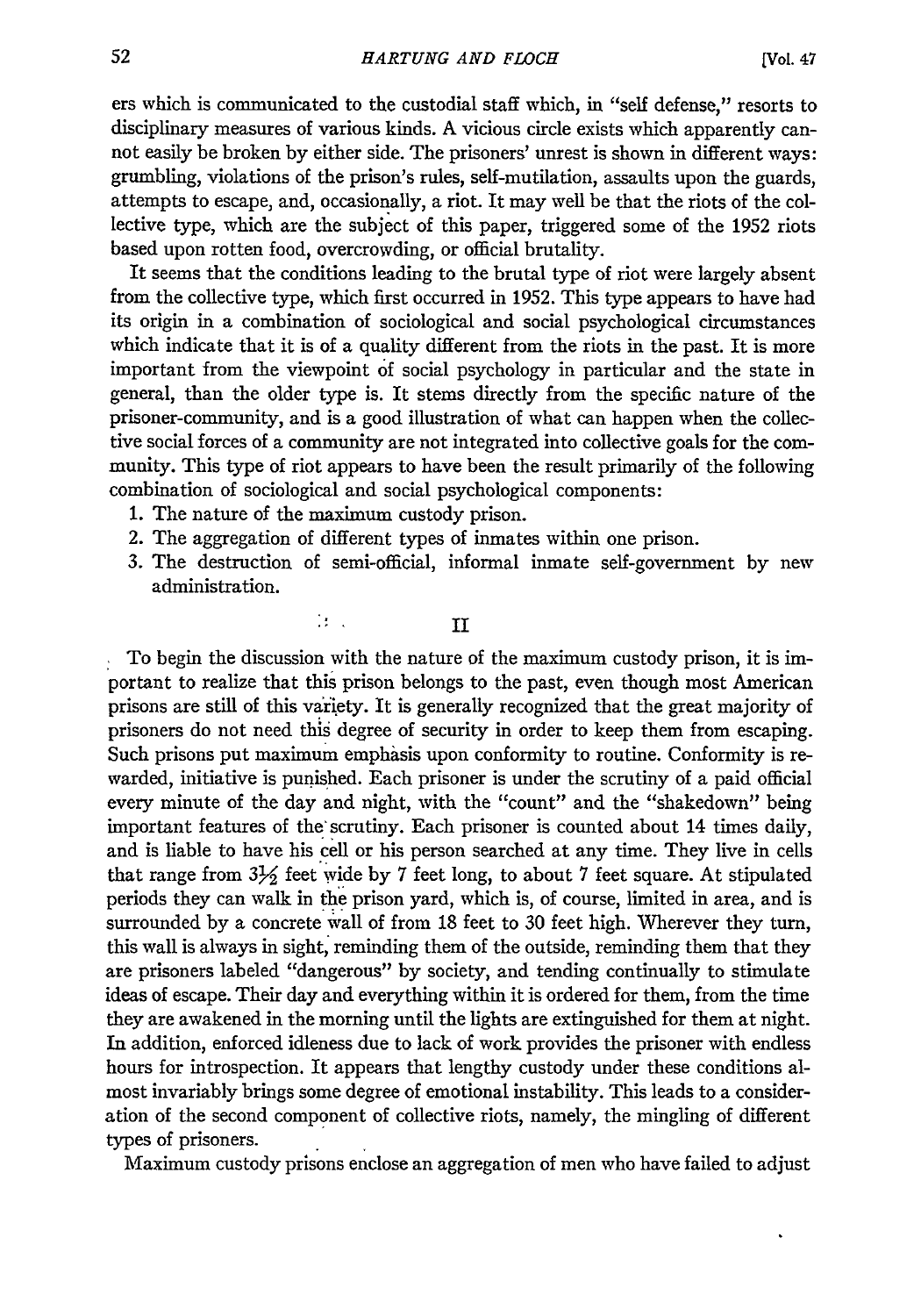to the free society. If the complex problem of classifying the human personality is simplified, several types can be distinguished in almost any maximum security prison. First, there are what can be termed the overtly aggressive individuals. They have emancipated themselves from scruples against the use of force in dealing with their fellows, and can be identified in most instances by the crimes which they commit. In this category belong the various predatory habitual crimninals, including the armed and unarmed robbers, burglars, forcible rapists, and other criminals of passion. Second, there are what can be termed the covertly passive individuals who, even though criminal, avoid the use of physical force against their victims. They exercise rather, guile; ingenious schemes, subterfuge, and even artistic techniques. In this category belong the confidence men of all varieties, check passers, embezzlers, exhibitionists, drug addicts, and certain sex offenders. The members of the second category do not present too much of a problem to prison administrators. They tend to fret and fuss while serving their terms, and will ask for various privileges, such as extra letters or extra visits, and assistance in solving marital and financial problems. They also tend to request changes in work assignments, and often ask for medical treatment. On the whole, however, they will do their time with resignation and will expend their energy in various kinds of petty connivances which will yield them perhaps additional food and comforts.

It is the first category, that of the overtly aggressive criminal, which presents the chief cause for worry to prison officials. The leadership of the prisoner-community comes from this group. The maximum security prison symbolizes for them the condition of being hopelessly confined, and against which they begin to struggle from the first day of their incarceration. Many of them find it difficult to become passive in the automatic, routinized life of the prison. They are a continuing source of disorder, especially if the facilities provided for leadership, work, and recreation are inadequate to exhaust their energy and challenge their imagination. They are able to endure the rigors of maximum custody imprisonment through various forms of self-expression. These are found in certain important work assignments, such as secretary-clerkship to key prison officials or recreational leadership, and in the status among prisoners which certain concessions bestow on an inmate. The greatest amount of self-expression seems to come from playing a leading role in the informal prisoner-community which develops in every prison.

The question may logically be raised at this point as to why maximum custody prisons were able to operate for years without riots. The answer is to be found largely in the nature of the informal prisoner-community. This community is a social organization that is independent of the formal table of organization which gives the legal social structure of the prison. Many of the prison-wise inmate-leaders were enabled, **by** the situation prevailing in these prisons for some years past, to obtain a great deal of self-expression. Although this may appear to contradict what was said previously concerning the routine of the maximum custody prison, it will be understood when some details are presented.

The informal inmate-structure was elevated to semi-official self-government in many prisons during the past decades. Inmate-assistants and inmate-clerks of key officials discharged many of the major custodial and administrative duties of prisons.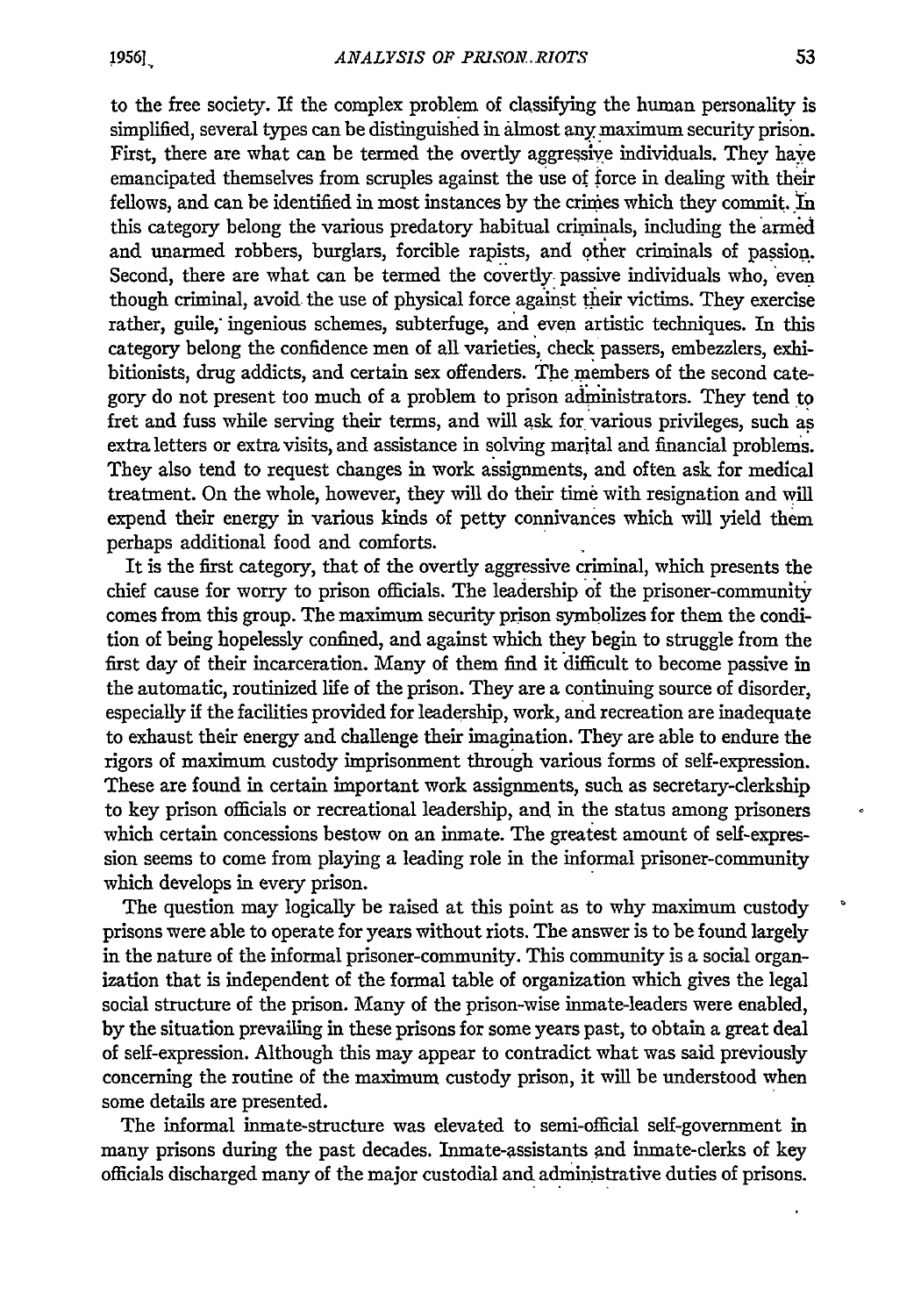These included such matters as assignments to cells and to jobs, and the distribution of such privileges as trusty status, the sale of concessions in the lobby, and even to some extent the imposition of discipline upon fellow-prisoners. They could even find a substitute for women by practically commandeering the services of male prostitutes and "fruits" that are available in any prison. When one considers that, even if they are monosexual communities, many prisons have a population the size of a small city, it can be realized that such powers have great importance. They involve the major needs of a prison population. The persons or groups having charge of work and cell assignments, as well as privileges and discipline, control all these factors within the institution that make prisoners' lives either bearable or difficult.

There is a rather simple explanation for the development of this inmate selfgovernment. Legislatures have always been loathe to appropriate funds sufficient for efficient management of prisons. Hence inmates came to be employed in various positions in order to assist major officials in discharging the most important functions. Once the practice was started, primarily because of financial reasons and secondarily in order to reward a few prisoners whose conduct inside the walls was good, it was widely adopted. From small beginnings the usual processes of bureaucratic growth produced, in a few year: a fairly well-knit, extra-legal self-government of prisoners.

• A prison directed by inmates is not only a "big house" but an "open house" as well. One of the country's largest prisons was an "open house" in this sense. Women could be brought in for se'xual purposes by paying a fee to the inmate leaders. The prisoner would be sent to the hospital; when his woman came to visit him there, the attendants would kindly enclose his bed with screens. When she left, the prisonerpatient would undergo a speedy recovery! Liquor was quite easily smuggled in. Even narcotics found their way into this prison in relatively large quantities. Inmates on favored outside-the-walls assignments were able to form friendships among citizens of the surrounding cities. Some were entertained by their girl-friends in the latter's homes. In addition, prisoners who had been racketeers in civilian life and therefore retained a measure of importance, were able to secure some very good concessions within the wall, which in many instances provided annual incomes to be envied by a modest citizen on the outside. Several inmate concessionaires earned as much as fifteen thousand dollars a year! In short, while this particular prison was a modern Bastille, it nevertheless provided an accomodation that did not put too much strain upon its denizens. One could establish a rather tolerable and colorful existence within its walls.

In return for being allowed to operate the prison semi-officially, the inmate leaders relieved the warden of the burden of discipline. If there was an individual prisoner .who grumbled too much and too openly, he was "taken care of" by his leaders. If news of group discontent reached the warden, he suggested that the inmate leaders "knew what to do," and they did. They wanted no trouble that would endanger their positions. Thus the prison'floated on an even keel for years, with no serious disturbance.

A few years ago the administration of this prison was replaced. It was then operated on sounder penal principles. The result was that conditions were at once drastically changed. The inmate clerks and assistants were shorn of their power, and re-

 $\overline{a}$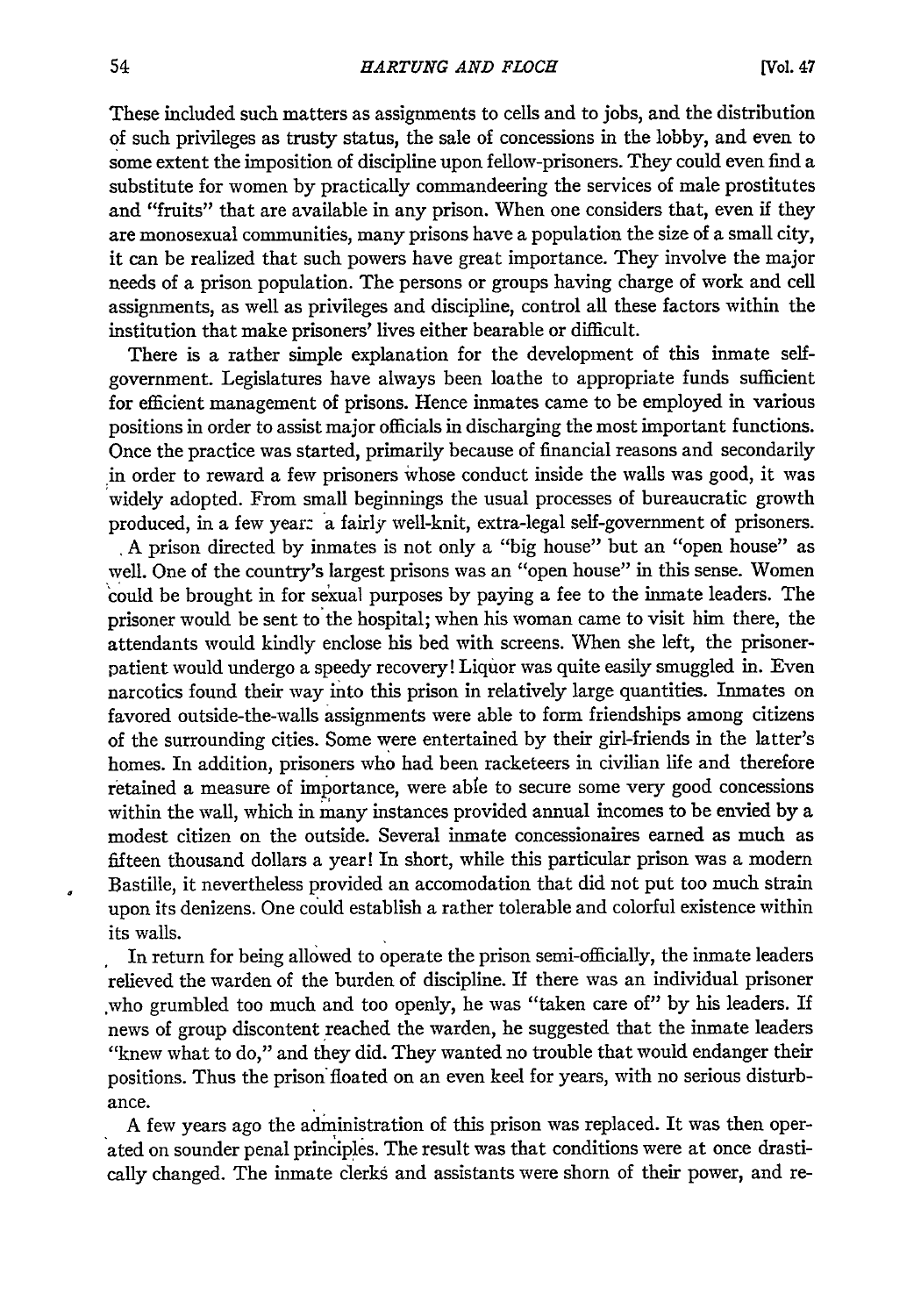placed by paid, Civil Service personnel. Concessions were immediately and completely eliminated. All work and cell assignments were made by the custodial staff. The warden put the lid on smuggling of contraband; liquor and narcotics were reduced to a negligible minimum; and inmates were restricted to purely social visits with their female visitors. Discipline was exercised by the guards, not the inmates. The prison was thus transformed into the kind of place the public expects, namely, an institution for segregation and punishment. In short, the prison was directed from the warden's office rather than from the cell-block.

In this manner the semi-official inmate self-government which formerly directed the prison with the benevolent consent of the warden and his assistants was annihilated. This is a development that occurred in the 1940's in various prisons in different states. The sudden elimination of the informal self-government brought a drastic change in the status of the inmate-leaders. The control which they had exerted over their fellow-prisoners was lifted and nothing was put in its stead. All the convicts knew that the inmate-leaders had been shorn of their semi-official power. One result was that the "reform" prison administrations, even though penologically sounder, provided no incentives for the inmate leaders to exercise a disciplinary control over the other prisoners. The corollary of this was that the overtly aggressive individuals, who furnish the motive power for the collective type of prison riot which is the subject of this paper, became a destructive force.

One result of this development was that unrest increased by leaps and bounds in these "reform" prisons. Many people experienced in prison administration were of the opinion that disturbances were likely to occur at almost any time. Inmates also predicted that outbreaks were imminent. On this account many tried to be transferred to other prisons, complaining about the tenseness that had developed within the walls, and which increased rather than abated.

It is necessary to establish an important qualification at this point in order to delineate briefly the social structure of the collective type of riot. It is quite evident that not all of the overtly aggressive individuals play an equal role in it, any more than they all played an equal role in the former semi-official sell-government. Some assume the leadership; as generals, so to speak, they play an active, directing role. Others-to continue the figure-serve as ordinary foot soldiers, and engage in the physical activity which marks a prison riot. It is important in understanding the collective type of riot to realize that the most stable and prison-wise of the aggressive individuals rarely appear in the open leadership of a prison riot. They remain, rather, in the background, and put forward those aggressive persons known as "screwballs," to lead the riot openly. The latter are men who enjoy the momentary notoriety, the fight on the barricades, the excitement of unconcealed defiance, and negotiations with prison authorities. The real leaders, many of whom are cool professional criminals. fan the flames from beneath; they are rarely visible to the naked eye. Prison investigations subsequent to riots never expose them. If anything, they might even claim a reward for having attempted to stem the rebellion. The open leaders of the riot comprise the main body of the overtly aggressive prisoners. They are the ones who apply the torch and otherwise engage in a wild orgy.

Covertly passive characters are there also. But they are mostly swept along by the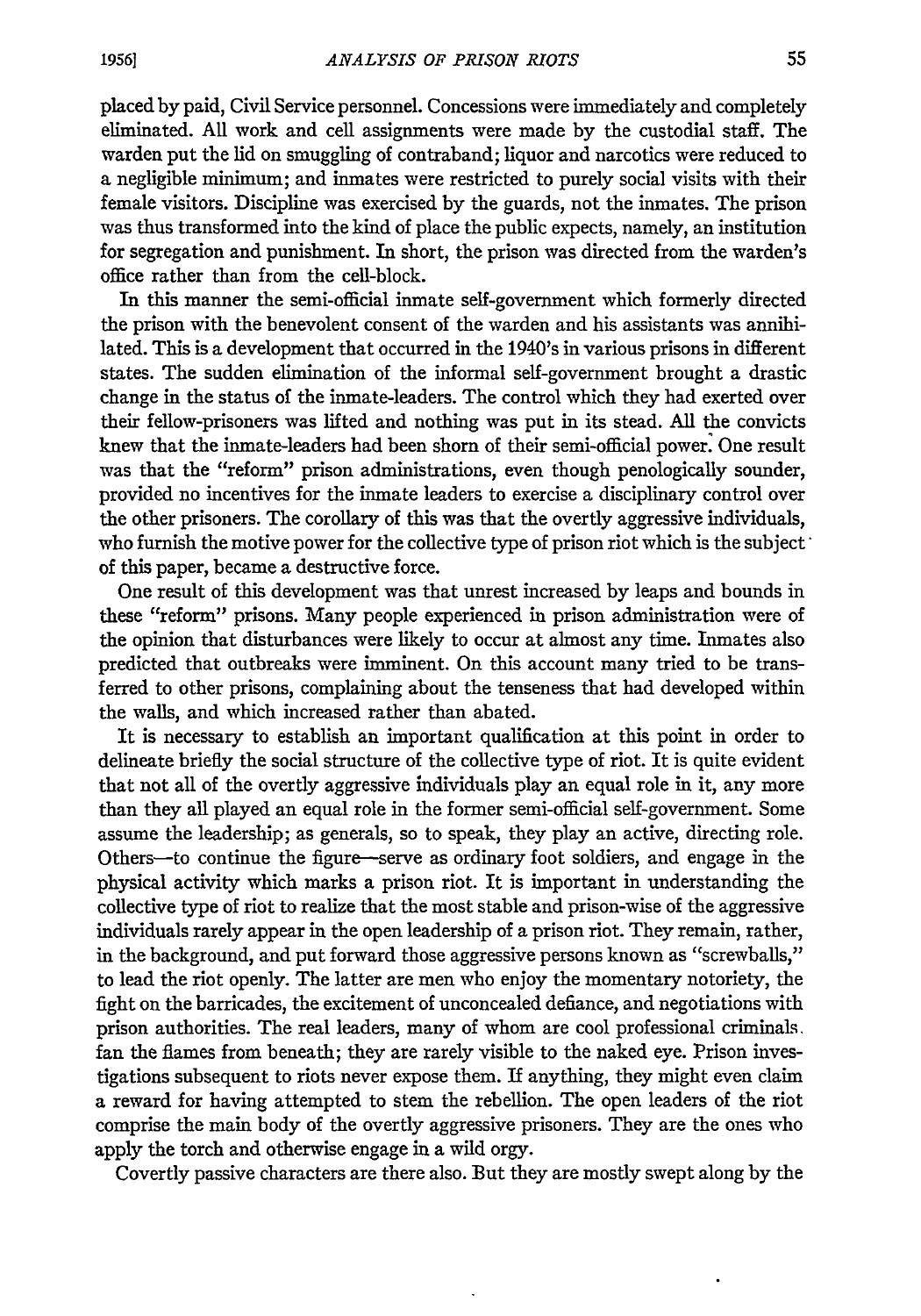sheer force of the event. They are unwilling and often unhappy participants who would prefer to remain in their cells or on the periphery, if permitted. They dislike the entire business and would be grateful if left alone.

It will be seen from this discussion that the prison, when viewed as a social institution, is a complex social structure. It is our contention that the chief reason for the collective type of riot is the peculiar combination of components enumerated: the nature of the maximum custody prison, the commingling of divergent types of personalities, and the destruction of the semi-official inmate self-government with nothing to replace it.

We have attempted to be analytical in our discussion, and have tried to avoid any assessing of responsibility for the riots. Such an assessment is also beyond the limits of this paper. Our conception that the prison is a social institution, that it is a community of prisoners, is certainly not a new one. However, none of the discussions we have read of these riots give any hint that the prison is as much a community as any small city. Consequently the analysis presented here, which we regard as fundamental to an understanding of the riots, has not been given to the public. As far as we could discover, none of the prison officials who have written about the riots have undertaken anything approaching an institutional analysis. Perhaps one should not expect reporters, who have done much of the public writing about the riots, to be able to discern the institutional nature of the outbreaks. Various elective officials, suddenly qualifying themselves as penal experts, have attempted to blame the operation of parole for the riots. Such a claim succeeds only in shedding obscurity upon the causes of the riots, as seen from the briefest consideration of three matters. First, most of the riots in 1952 occurred in states with highly developed and nationally recognized parole systems, such as Illinois, New Jersey, Michigan, and the Federal jurisdiction. Second, a large number of the openly active leaders in the riots had sacrificed their parole privilege long before the riots. Third, none of either the brutal or collective types of riots occurred in a minimum custody prison.

Could anything have been done to minimize the chance of disorders, after the disruption of the inmate self-government? Aside from an enormous and impracticable increase in the guard force, there appears to be one policy that might have brought good results. This proposed policy is just about the opposite of that which was followed.

We have discussed this matter at length with several of our colleagues having long experience in the custody and treatment of inmates. They all concurred in this: that the first consideration in a prison is to provide a peaceful atmosphere. Order must be maintained, not simply because the public demands it, but so that rehabilitation, if it is at all attempted, will have a chance to take root. Without peace there is no possibility of any kind of constructive work with inmates. It appears, therefore, according to our hypothesis, that the major error of many prison authorities was an incorrect policy regarding the dissolution of the inmate semi-official self-government. It was correct to destroy that self-government, which should never have been allowed to develop. It was incorrect not to use at least some of its personnel afterwards, for the attaining of a good end. It may be recognized that this is a very important condition for peaceful relations within the prison. If our analysis is cor-